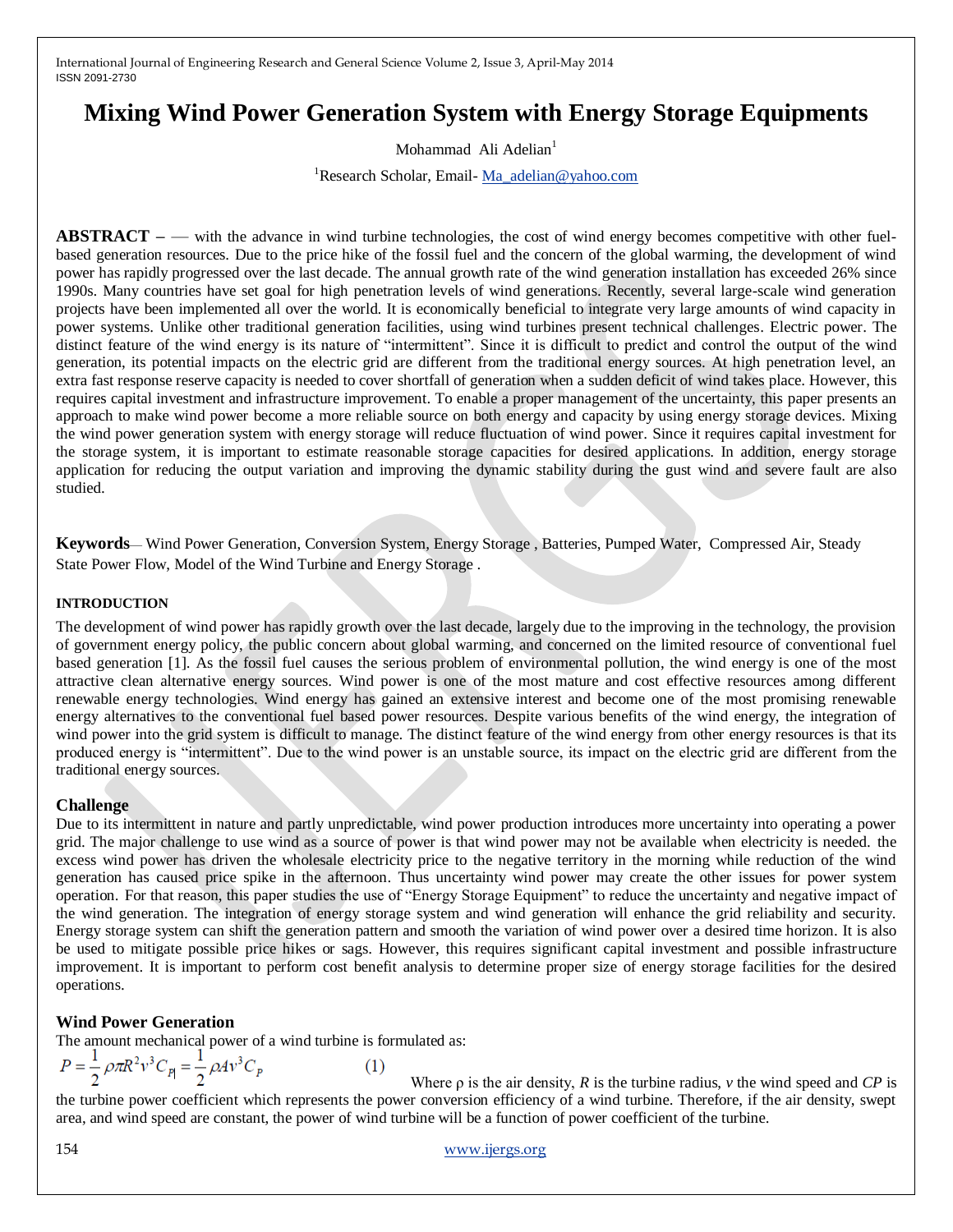#### **Wind Generator Modeling**

There are many different generator technologies for wind-power applications in use today. The main distinction can be made between fixed-speed and variable-speed wind-generator concepts.

#### **Fixed Speed Wind Generator:**

A fixed-speed wind-generator is usually equipped with a squirrel cage induction generator whose speed variations are only very limited (see figure 2.3). Power can only be controlled through pitch-angle variations. Because the efficiency of wind-turbines (expressed by the power coefficient *CP*) depends on the tip-speed ratio  $\lambda$ , the power of a fixed-speed wind generator varies directly with the wind speed. Since induction machines have no reactive power control capabilities, fixed or variable power factor correction systems are usually required for compensating the reactive power demand of the generator.



Figure 2.3 Fixed speed induction generator

## **Variable Speed Wind Generator: Doubly-Fed Induction and Converter-Driven Generator (DFIG)**

In contrast to fixed-speed, variable speed concepts allow operating the wind turbine at the optimum tip-speed ratio  $\lambda$  and hence at the optimum power coefficient *CP* for a wide wind-speed range. Varying the generator speed requires frequency converters that increase investment costs. The two most-widely used variable-speed wind-generator concepts are the doubly-fed induction generator (figure 2.4) and the converter driven synchronous generator (figure 2.5 and figure 2.6). Active power of a variable-speed generator is controlled electronically by fast power electronics converters, which reduces the impact of wind-fluctuations to the grid. Additionally, frequency converters (self-commutated PWM-converters) allow for reactive power control and no additional reactive power compensation device is required.



Figure 2.6 Converter-driven synchronous generator (Direct drive)

Figure 2.5 and figure 2.6 show two typical concepts using a frequency converter in series to the generator. Generally, the generator can be an induction or a synchronous generator. In most modern designs, a synchronous generator or a permanent magnet (PM) generator is used. In contrast to the DFIG, the total power flows through the converter. Its capacity must be larger and cost more compare to the DFIG with the same rating. Figure 2.6 shows a direct drive wind-turbine that works without any gear box. This concept requires a slowly rotating synchronous generator with a lot of pole-pairs [9].

# **Energy Storage**

Energy storage is the storing of some form of energy that can be drawn upon at a later time to perform some useful operations. ―Energy storages‖ are defined in this study as the devices that store energy, deliver energy outside (discharge), and accept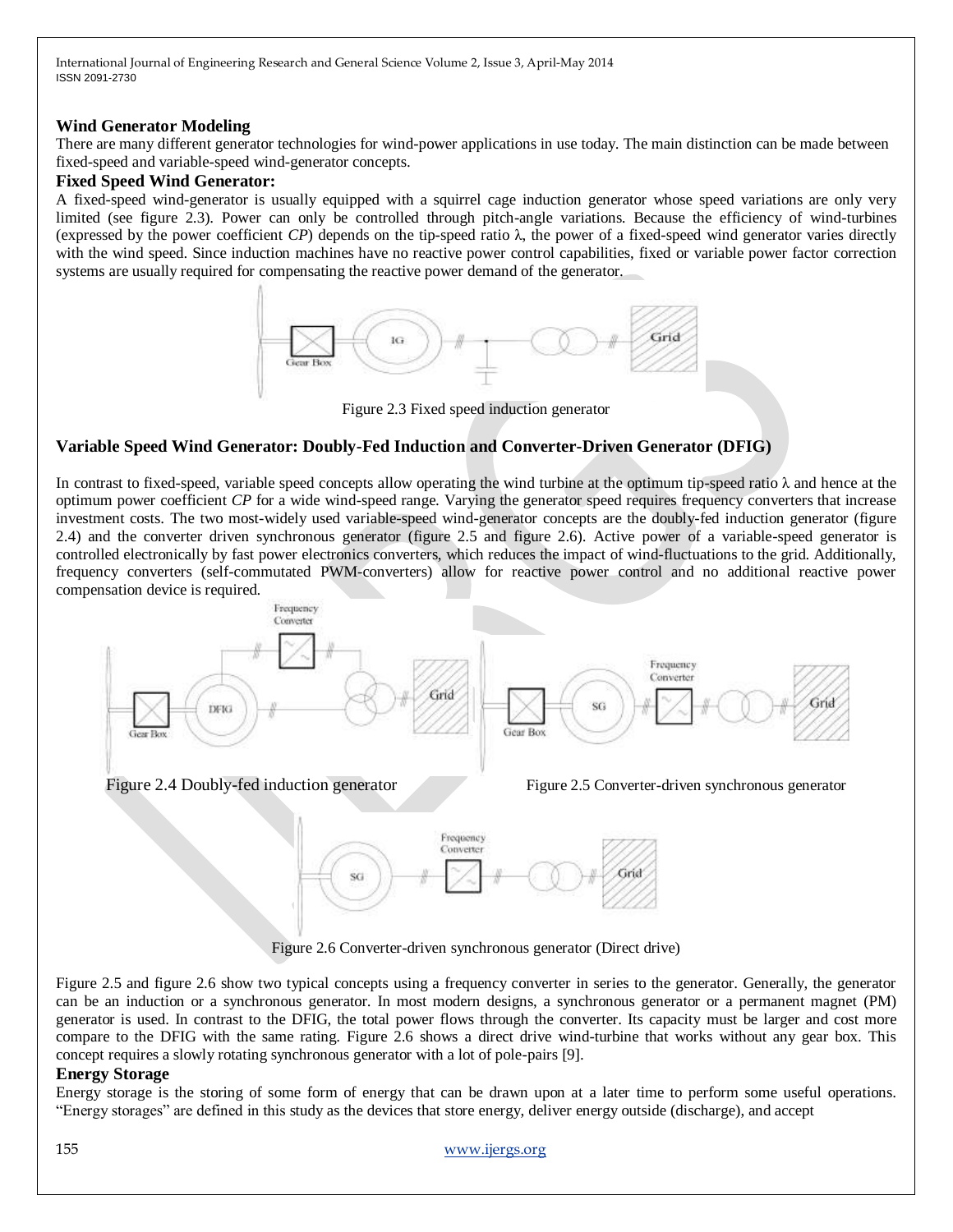energy from outside (charge). Energy storage lets energy producers send excess electricity over the electricity transmission grid to temporary electricity storage sites that become energy producers when electricity demand is greater. Grid energy storage is particularly important in matching supply and demand over a 24 hour period of time. Energy storage system can shift the generation pattern and smooth the variation of wind power over a desired time horizon. These energy storages, so far, mainly include chemical batteries, pumped water, compressed air, flywheel, thermal, superconducting magnetic energy, and hydrogen.

#### **Batteries:**

Battery storage has been used in the very early days of direct-current electric power networks. With the advance in power electronic technologies, battery systems connected to large solid-state converters have been used to stabilize power distribution networks for modern power systems. For example, a system with a capacity of 20 megawatts for 15 minutes is used to stabilize the frequency of electric power produced on the island of Puerto Rico.Batteries are generally expensive, have maintenance problems, and have limited life spans. One possible technology for large-scale storage is large-scale flow batteries. For example, sodium-sulfur batteries could be implemented affordably on a large scale and have been used for grid storage in Japan and in the United States. Battery storage has relatively high efficiency, as high as 90% or better.

#### **Pumped Water:**

In many places, pumped storage hydroelectricity is used to even out the daily demand curve, by pumping water to a high storage reservoir during off-peak hours and weekends, using the excess base-load capacity from coal or nuclear sources. During peak hours, this water can be used for hydroelectric generation, often as a high value rapid-response reserve to cover transient peaks in demand. Pumped storage recovers about 75% of the energy consumed, and is currently the most cost effective form of mass power storage. The main constraint of pumped storage is that it usually requires two nearby reservoirs at considerably different heights, and often requires considerable capital expenditure. Recently, a new concept has been reposed to use wind energy to pump water in pumped-storage. Wind turbines that direct drive water pumps for an 'energy storing wind dam' can make this a more efficient process, but are again limited in total capacity and available location.

#### **Compressed Air:**

Another grid energy storage method is to use off-peak or renewably generated electricity to compress the air, which is usually stored in an old mine or some other kind of geological feature. When electricity demand is high, the compressed air is heated with a small amount of natural gas and then goes through expanders to generate electricity.

#### **Model of the Wind Turbine and Energy Storage:**

A study system consisting of wind turbine and energy storage connected to a power system is modeled using the Power System Simulation for Engineering (PSS/E) software by Power Technologies Incorporation. In the PSS/E, the wind turbine model is equipped with an IPLAN program that guides the user in preparing the dynamic modules related to this model. The collection of wind turbines, wind speed information, wind turbine parameters, generator parameters, and the characteristics of the control systems are included [16]. This study uses the wind package of PSS/E to simulate and combine the wind power generation system with energy storage equipments integrated into a power grid. The dynamic model is shown in Figure 3.3. A user-written model can be used to simulate a wind gust by varying input wind speed to the turbine model. The GE 3.6 machine has a rated power output of 3.6 MW. The reactive power capability of each individual machine is  $\pm 0.9$  pf, which corresponds to Omax = 1.74 MVAR and Omin = -1.74 MVAR, and an MVA rating of 4.0 MVA. The minimum steady-state power output for the WTG model is 0.5 MW. In this study, the GE wind turbine models are used for simulation following the manufacturer's recommendations [17].



Figure 3.3 Dynamic model of GE 3.6 MW wind turbine

For energy storage model, EPRI battery model CBEST of PSS/E is used for simulation in this study. It simulates the dynamic characteristics of a battery. This model simulates power limitations into and out of the battery as well as AC current limitations at the converter. The model assumes that the battery rating is large enough to cover entire energy demand that occurs during the simulation [18].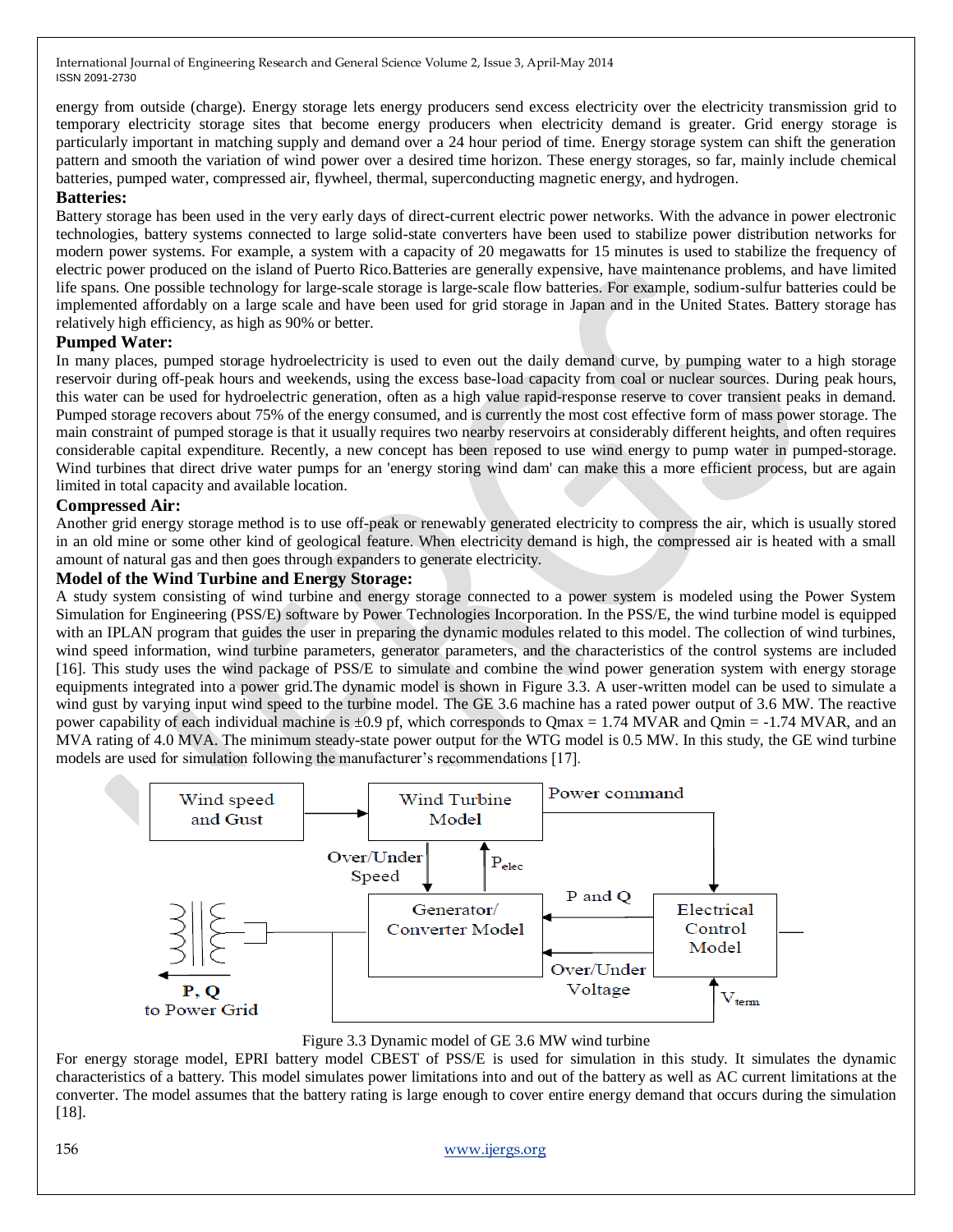# **Typical Variation of Wind Power:**

Figure 4.1 to 4.4 show that storage capacity requirement to maintain the output of the wind farm as constant from one hour to one day under a typical variation of wind power. The storage capacities are 2.036MWh, 5.508MWh, 16.233MWh and 103.451MWh respectively. The maximum charging or discharging power ratings are 7.39MW, 10.66MW, 13.53MW and 17.58MW respectively for different desired operation scenarios. Summary of these estimated values relative to energy storage in typical variation of wind power scenario are shown Table 4.1.

| <b>Desired Stable Power</b> | <b>Storage Capacity</b> | Max. Charging/                |
|-----------------------------|-------------------------|-------------------------------|
| <b>Output Time (hour)</b>   | (MWh)                   | <b>Discharging Power (MW)</b> |
| 1 H                         | 2.036                   | 7.39                          |
| 2 H                         | 5.508                   | 10.66                         |
| 6 H                         | 16.233                  | 13.53                         |
| 24 H                        | 103.451                 | 17.58                         |













Figure 4.4 Storage Capacity and Time: 103.451 MWh, One Day

# **Smaller Variation of Wind Power:**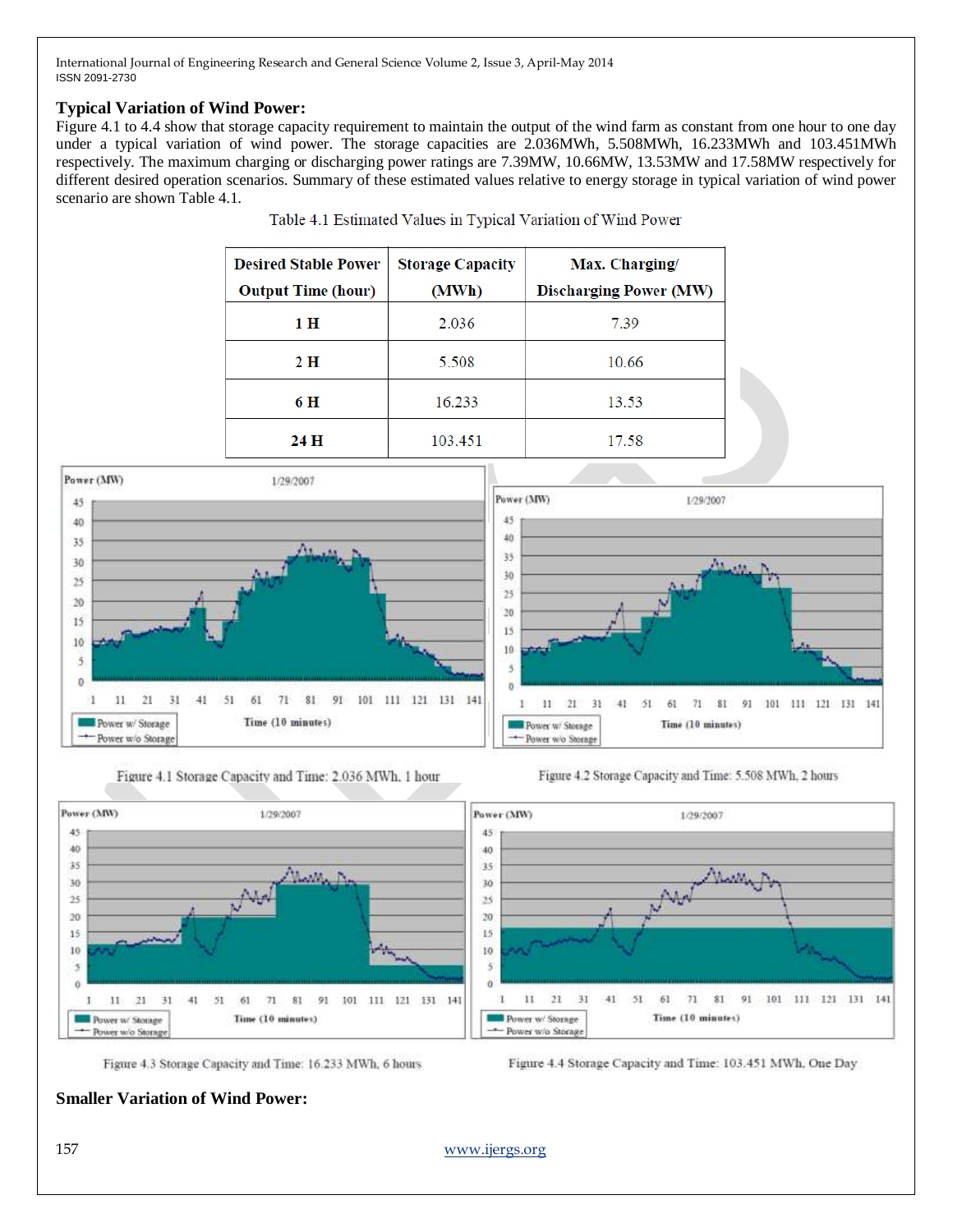As shown in Figure 4.5 to 4.8, they present simulation results for the combined system with storage capacity from one hour to one day when the wind speed is relative stable. As one can see, the required storage capacities and charging/discharging power ratings are smaller than the previous case. The storage capacities are 0.870MWh, 1.690MWh, 3.160MWh and 10.435MWh and the charging/discharging power ratings are 4.63MW, 4.69MW, 5.74MW and 6.26MW respectively. Summary of these estimated values relative to energy storage in smaller variation of wind power scenario are shown Table 4.2.

| <b>Discharging Power (MW)</b> |
|-------------------------------|
| 4.63                          |
| 4.69                          |
| 5.74                          |
| 6.26                          |
|                               |

Table 4.2 Estimated Values in Smaller Variation of Wind Power



Figure 4.7 Storage Capacity and Time: 3.160 MWh, 6 hours

Figure 4.8 Storage Capacity and Time: 10.435 MWh, One Day

## **Larger Variation of Wind Power:**

Figure 4.9 to 4.12 show that the behavior of the system for one hour to one day storage capacity when there is large variation of the wind speed. The required storage capacities are 5.164MWh, 10.524MWh, 22.819MWh and 137.863MWh respectively. Maximum charging/discharging power rating requirements are 16.20MW, 23.31MW, 27.94MW and 26.69MW respectively. Summary of these estimated values relative to energy storage in smaller variation of wind power scenario are shown Table 4.3.

158 [www.ijergs.org](http://www.ijergs.org/)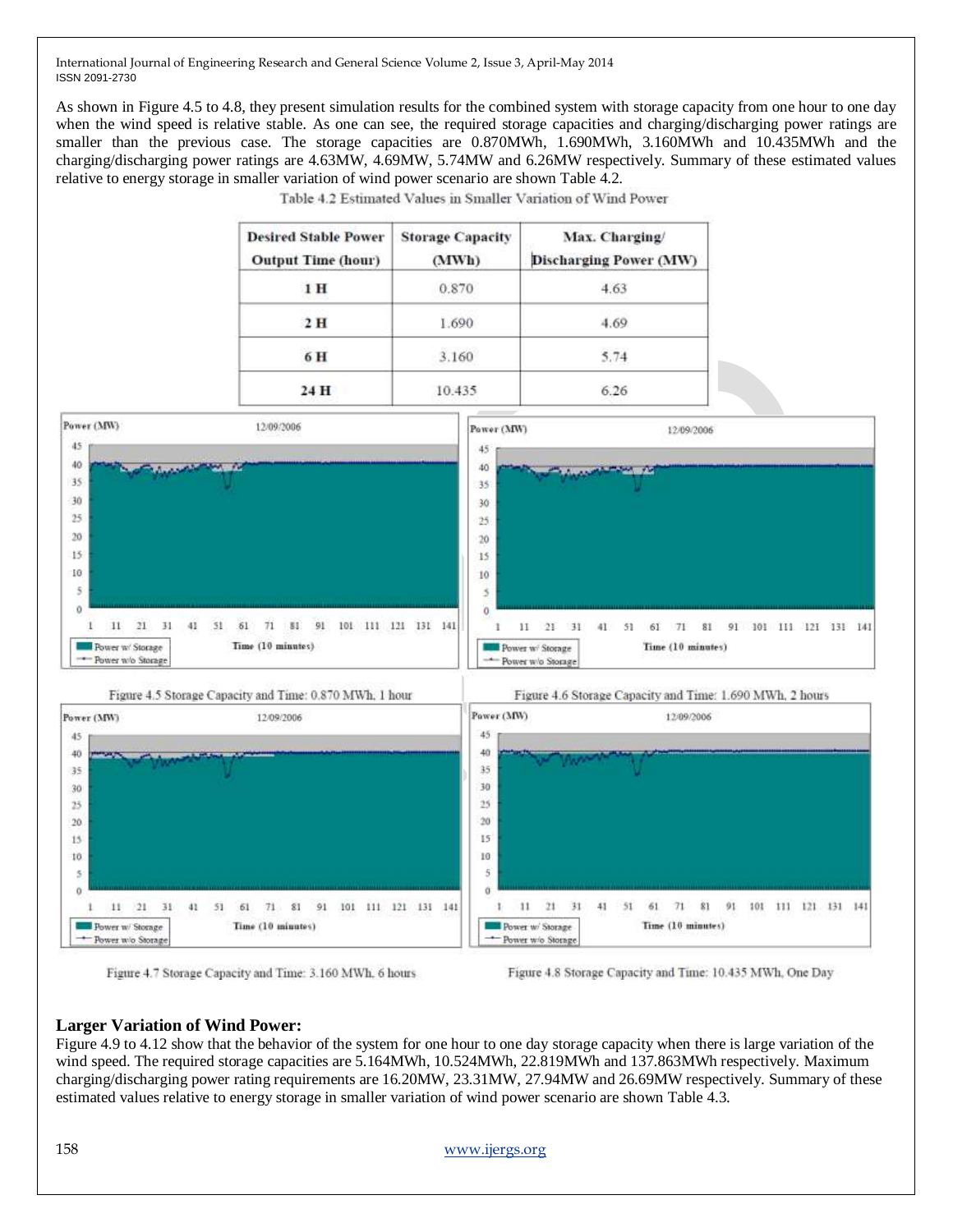| <b>Desired Stable Power</b><br><b>Output Time (hour)</b> | <b>Storage Capacity</b><br>(MWh) | Max. Charging/<br><b>Discharging Power (MW)</b> |
|----------------------------------------------------------|----------------------------------|-------------------------------------------------|
| 1H                                                       | 5.164                            | 16.20                                           |
| 2 H                                                      | 10.524                           | 23.31                                           |
| 6 H                                                      | 22.819                           | 27.94                                           |
| 24 H                                                     | 137.863                          | 26.69                                           |











Figure 4.12 Storage Capacity and Time: 137.863 MWh, One Day

#### **Steady State Power Flow Result:**

159 [www.ijergs.org](http://www.ijergs.org/) The purpose of this power flow study is to observe the potential system impact during normal and contingency conditions after the 39.6 MW proposed wind farm is interconnected with the grid system. The contingency analysis considers the impact of the new wind power on transmission line loading, transformer facility loading, and transmission bus voltage during outages of transmission line and/or transformers. This study assumes that the energy storage systems is to keep 39.6 MW power output from wind collected bus 350 to grid. Therefore, the power flow result with energy storage equipments is the same as without them. To keep power system operates safely and reliably, the power flow result need to comply with the Taipower Grid Planning Standards [20]. The single line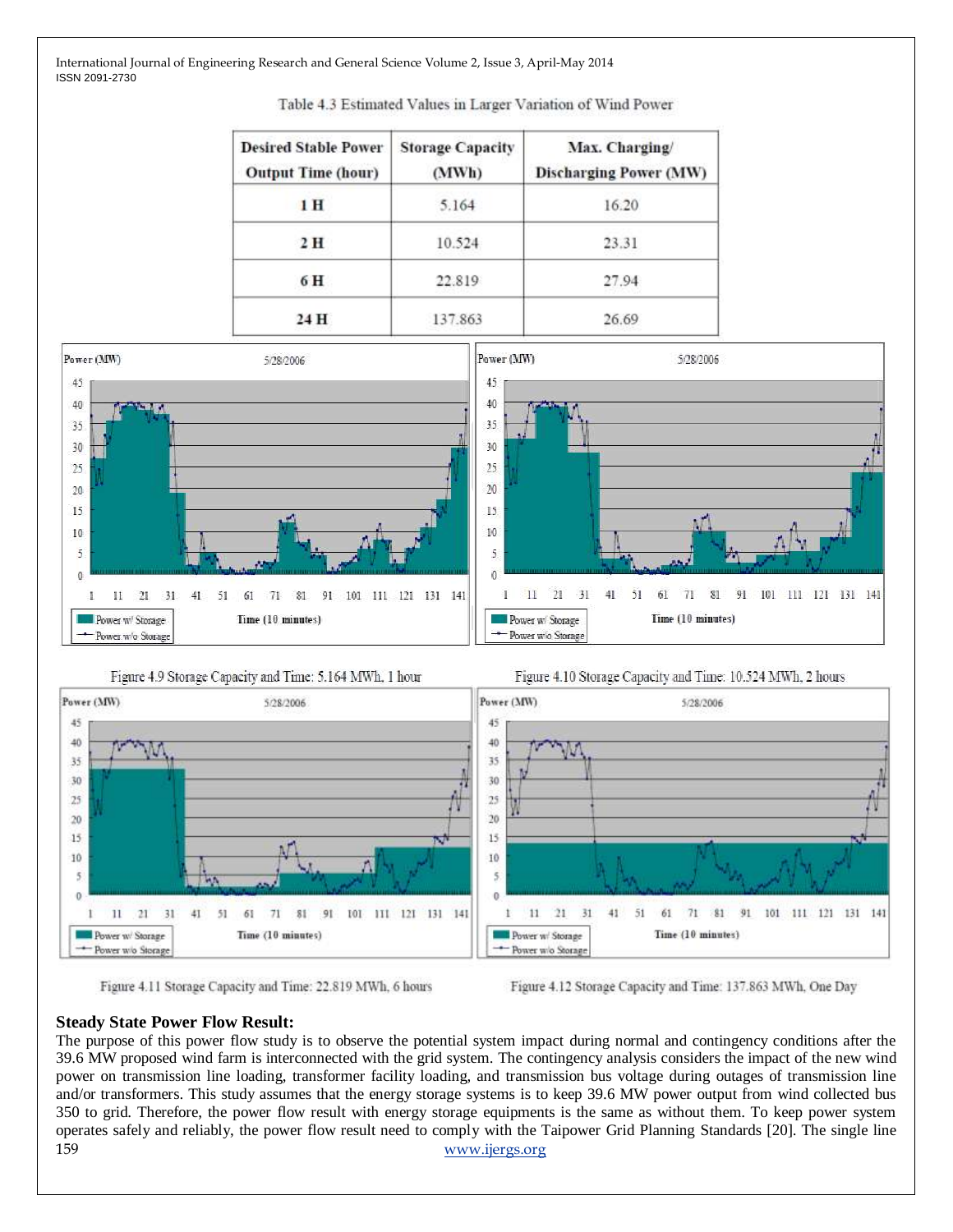diagram of system near the wind farm is shown in Figure 4.14. Table 4.4 compares the steady state and single contingency (N-1) power flow results before and after the installation of the wind farm. All power flows in the list are expressed in MVA. For N-1 analysis, the obtained result showed no negative impact of the wind farm on the power system. The analysis indicated that an installation of the 39.6 MW wind power has very little effect on the grid system.



#### **Acknowledgment**

I want to say thank you to my family, specially my mother for supporting me during my study in M tech and all my friend which help me during this study. I have to also thanks for my college to support me during my m tech in electrical in Bharati Vidyapeeth deemd university college of engineering.

#### **CONCLUSION**

Wind generation is the fastest growing renewable energy source all over the world with an average annual growth rate of more than 26 % since 1990 [22]. Annual wind generation markets have been increasing by an average of 24.7% over the last 5 years. Global Wind Energy Council (GWEC) predicts that the global wind market will reach 240 GW of total installed capacity by the year 2012 [23]. Based on information from studies and operational experience, the report of European Wind Energy Association (EWEA) concludes that it is perfectly feasible to integrate the targeted wind power capacity of 300GW in 2030 – corresponding to an average penetration level of up to 20% [24, 25]. For high penetration levels of wind power, optimization of the integrated system should be explored. One has to establish strategies to modify system configuration and operation practices to accommodate high level wind penetration. For storage capacity option, our study reveals that more energy storage capacity and power rating are required if longer stable wind power output is desired. For simulation result during wind gust, combining the wind power generation system with proper energy storage equipments can reduce most of power system fluctuation.

160 [www.ijergs.org](http://www.ijergs.org/)